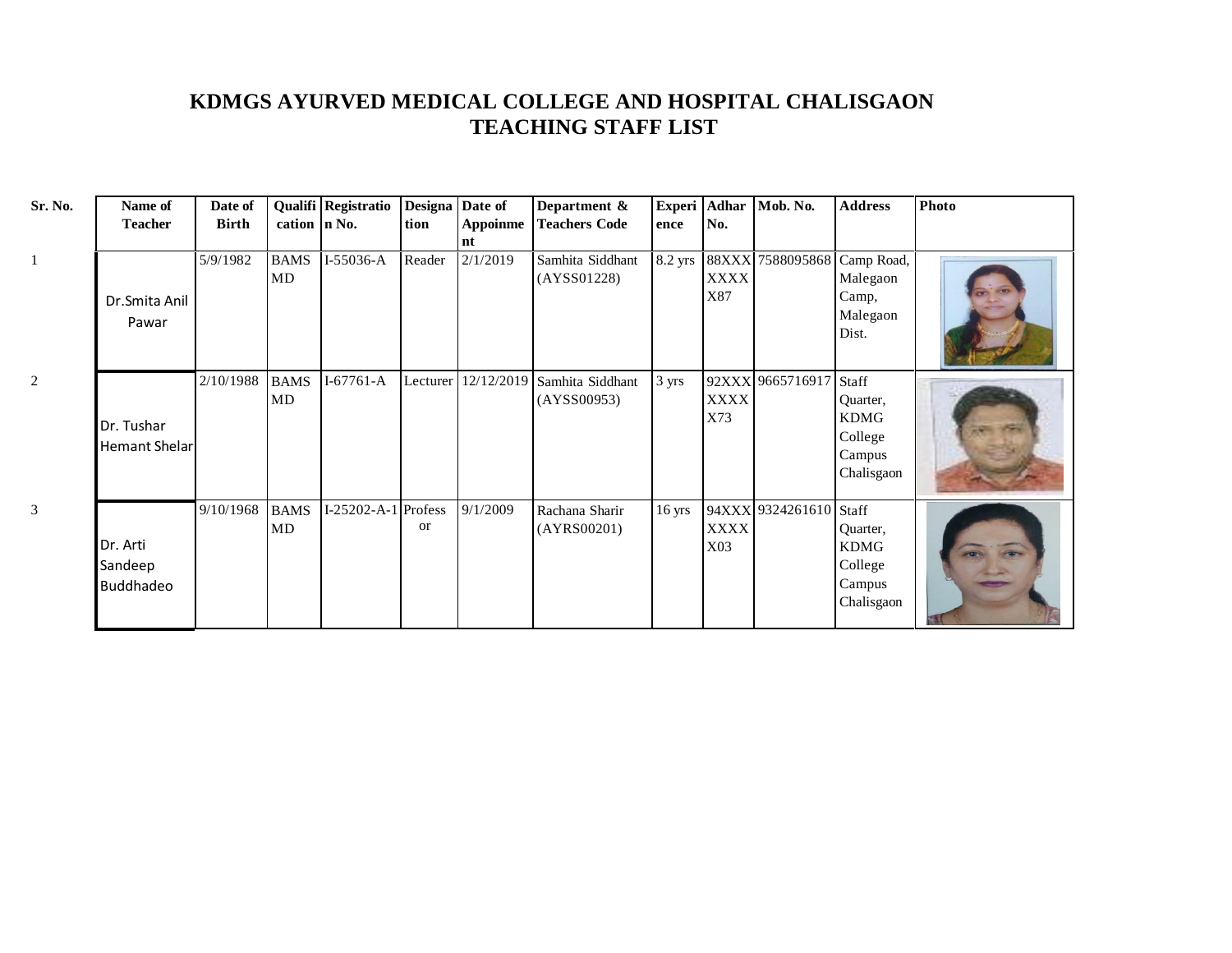| Dr. Nishikant<br>Sayaji Pagar        | 5/28/1982 | <b>BAMS</b><br>MD | $I-50180-A$ | Reader |                    | 12/31/2020 Rachana Sharir<br>(AYRS00231) | $10 \text{ yrs}$ | <b>XXXX</b><br>X24          | 63XXX 9906024495 Camp Road, | Malegaon<br>Camp,<br>Malegaon<br>Dist.                              |  |
|--------------------------------------|-----------|-------------------|-------------|--------|--------------------|------------------------------------------|------------------|-----------------------------|-----------------------------|---------------------------------------------------------------------|--|
| Dr. Prassana<br><b>Bhaskar Ahire</b> | 6/12/1980 | <b>BAMS</b><br>MD | I-47340-A   |        | Lecturer 2/2/2018  | Rachana Sharir<br>(AYRS00200)            | 4.5 yrs          | 33XXX<br><b>XXXX</b><br>X41 | 7588647809                  | Shivaji<br>Nagar<br>Malegaon<br>Road,<br>Chalisgaon                 |  |
| Dr. Aparna<br>Narayan<br>Kekan       | 1/31/1988 | <b>BAMS</b><br>MD | I-67784-A   | Reader | 1/13/2021          | Kriya Sharir<br>(AYKS00461)              | 7 yrs            | 91XXX<br><b>XXXX</b><br>X10 | 8446934943                  | Staff<br>Quarter,<br><b>KDMG</b><br>College<br>Campus<br>Chalisgaon |  |
| Dr. Vishal<br>Prahlad<br>Mahajan     | 6/13/1988 | <b>BAMS</b><br>MD | I72655A     |        | Lecturer 1/31/2019 | Kriya Sharir<br>(AYKS00131)              | $4.5$ yrs        | <b>XXXX</b><br>X65          | 43XXX 9767790055 Namai,     | <b>Bazar Chauk</b><br>Bhadgaon,<br>Jalgaon-<br>424105               |  |
| Dr. Nandini<br>Manojkumar<br>More    | 8/12/1970 | <b>BAMS</b><br>MD | I27626A1    |        | Professor 2/8/2019 | Dravyaguna<br>(AYDG01020)                | $17$ yrs         | <b>XXXX</b><br>X94          | 88XXX 9765051552 Auditors   | Colony<br>Dhule                                                     |  |

6

7

8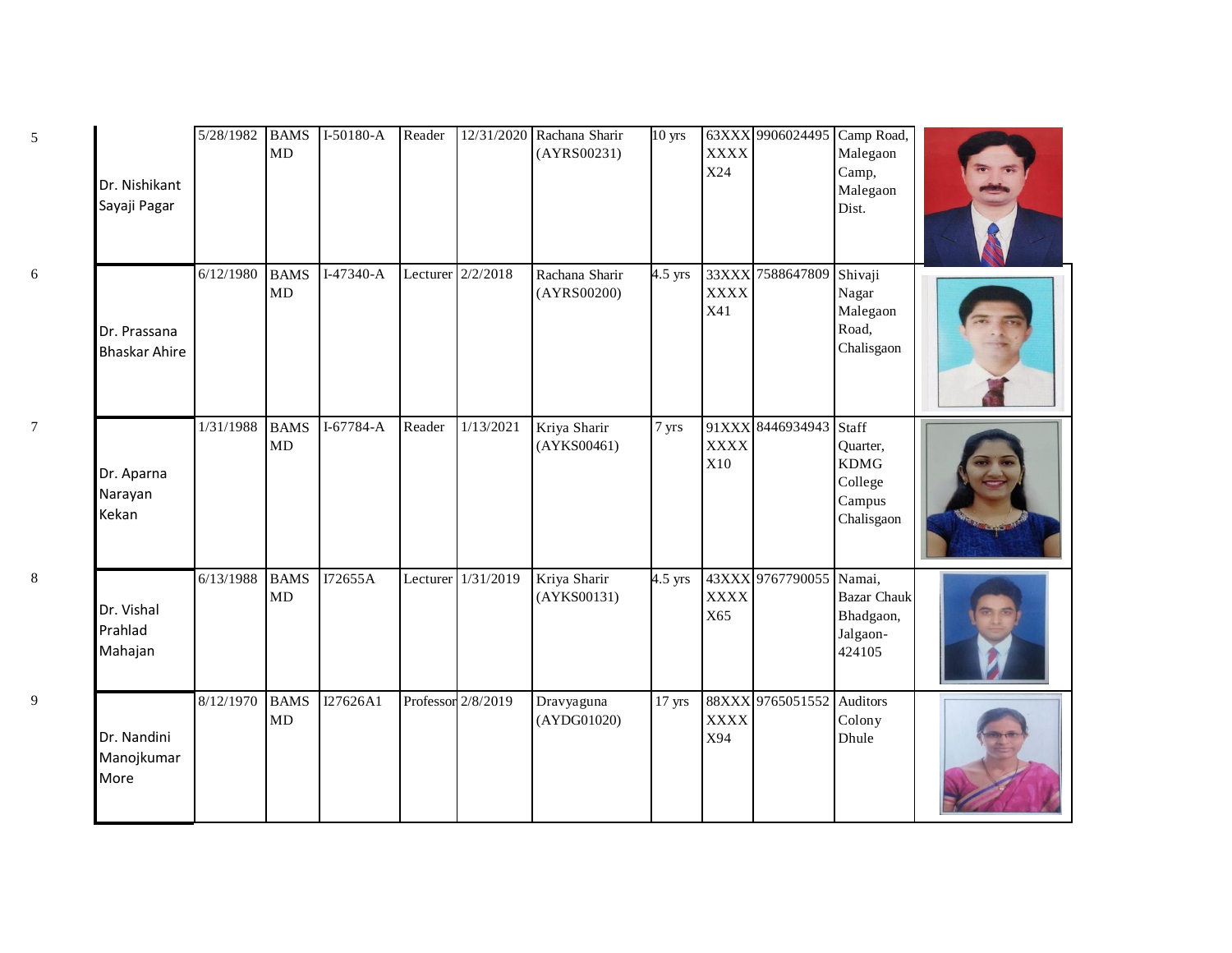| 10 | Dr. Rohan<br>Suresh Golahit          | 3/20/1988       | <b>BAMS</b><br>MD | $I-76200-A$                     |                   | Lecturer 7/2/2019  | Dravyaguna<br>(AYDG01260)               | 3 yrs   | <b>XXXX</b><br>X91 | 59XXX 9421524844 AT Post | SHIRPUR,<br>DIST-<br><b>DHULE</b>                                   |  |
|----|--------------------------------------|-----------------|-------------------|---------------------------------|-------------------|--------------------|-----------------------------------------|---------|--------------------|--------------------------|---------------------------------------------------------------------|--|
| 11 | Dr. Rahul<br>Dagadu<br>Baviskar      | 7/25/1990       | <b>BAMS</b><br>MD | $I-74327 - A$                   | Lecturer 3/3/2021 |                    | Dravyaguna<br>(AYDG00066)               | 3.4 yrs | <b>XXXX</b><br>X62 | 78XXX 9403754619         | Staff<br>Quarter,<br><b>KDMG</b><br>College<br>Campus<br>Chalisgaon |  |
| 12 | Dr. Prabhakar<br>Shamrao<br>Salunkhe | 5/10/1957       | <b>BAMS</b><br>MD | I-17229-A-1 Professor 10/1/2019 |                   |                    | Rasashastra & BK<br>(AYRB01081)         | 30 yrs  | XXXX<br>X52        | 75XXX 9422288810         | <b>PURNIMA</b><br>NAGAR,<br><b>GONDUR</b><br>ROAD,<br><b>DHULE</b>  |  |
| 13 | Dr. Rahul<br>Ramchandra<br>Zade      | 11/15/1986 BAMS | MD                | $I-72244-A$                     |                   | Lecturer 12/9/2019 | Rasashastra & BK 5.2 yrs<br>(AYRB00335) |         | XXXX<br>X78        | 65XXX 9764262770         | Staff<br>Quarter,<br><b>KDMG</b><br>College<br>Campus<br>Chalisgaon |  |

12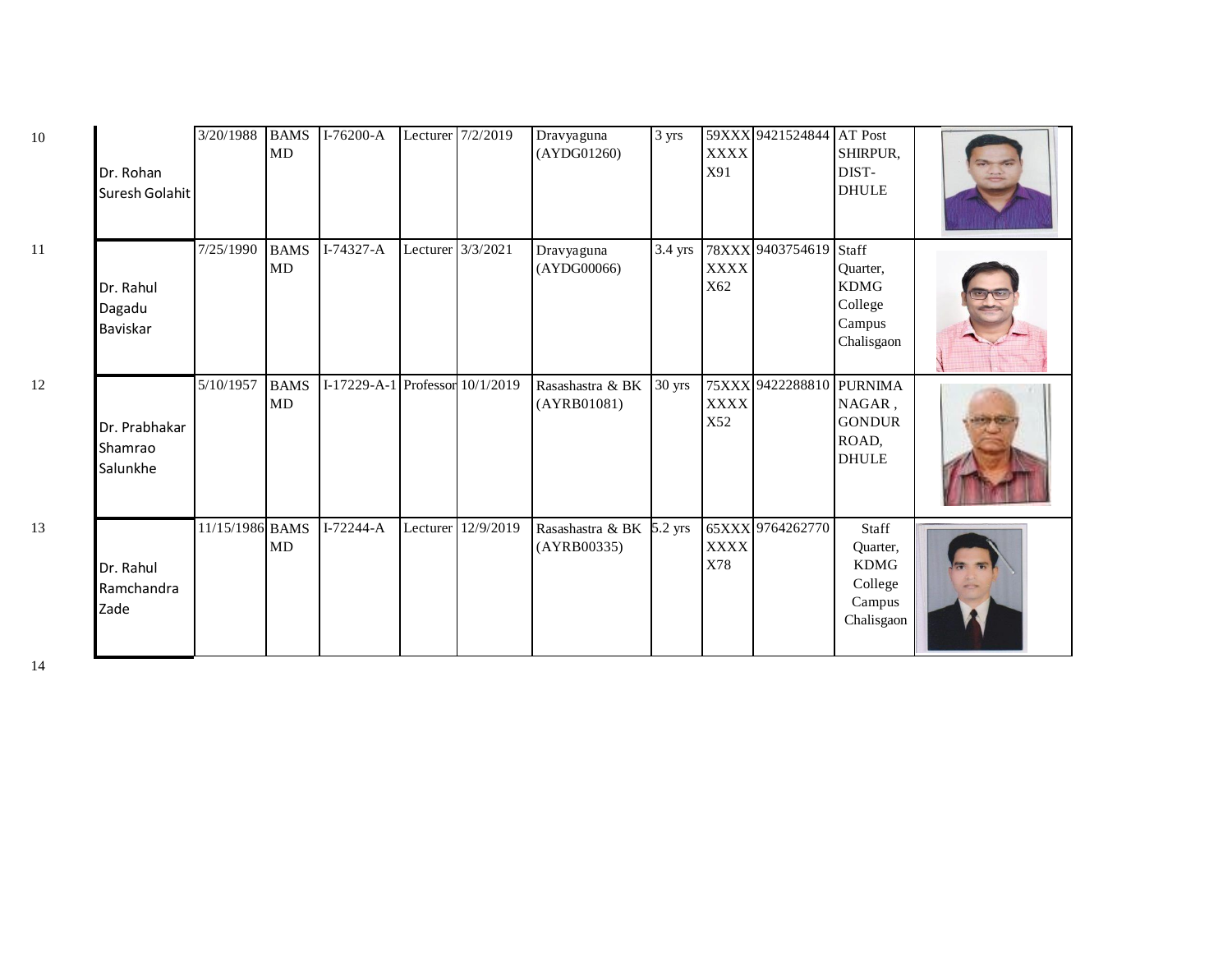| Dr. Swamy<br>Gopal Solanke             | 3/16/1988 | <b>BAMS</b><br>MD          | I-71596-A   |        | Lecturer 12/28/2019 Rognidan | (AYRN00547)                  | 5 yrs   | <b>XXXX</b><br>X88 | 53XXX 9766100083 92, HUDCO   | <b>COLONY</b><br><b>CHITOD</b><br><b>ROAD</b><br><b>DHULE</b>   |  |
|----------------------------------------|-----------|----------------------------|-------------|--------|------------------------------|------------------------------|---------|--------------------|------------------------------|-----------------------------------------------------------------|--|
| Dr. Megha<br>Gopichand<br>Jadhav       | 3/9/1990  | <b>BAMS</b><br>MD          | $I-74053-A$ | Reader | 11/7/2016                    | Rognidan<br>(AYRN00146)      | 5.2 yrs | <b>XXXX</b><br>X43 | 68XXX 8605192523             | Shivkrupa<br>plot no-1,<br>Dhule Road,<br>Chalisgaon-<br>424101 |  |
| Dr. Uttamrao<br>Dhanaji<br>Mahajan     | 6/1/1955  | <b>BAMS</b><br><b>DPSM</b> | I-13735     |        | Professor 4/8/2006           | Swasthavritta<br>(AYXX512)   | 32 yrs  | <b>XXXX</b><br>X53 | 59XXX 9881461111             | Plot No. 1,<br>Shivkrupa,<br>Dhule Road,<br>Chalisgaon          |  |
| Dr. Lekharaj<br>Bhaiyyasaheb<br>Shinde | 4/28/1987 | <b>BAMS</b><br>MD          | $I-70031-A$ | Reader | 6/28/2021                    | Swasthavritta<br>(AYSV00152) | 7 yrs   | <b>XXXX</b><br>X25 | 84XXX 7588319891 Lane no. 2, | Kusumba<br>Dist. Dhule                                          |  |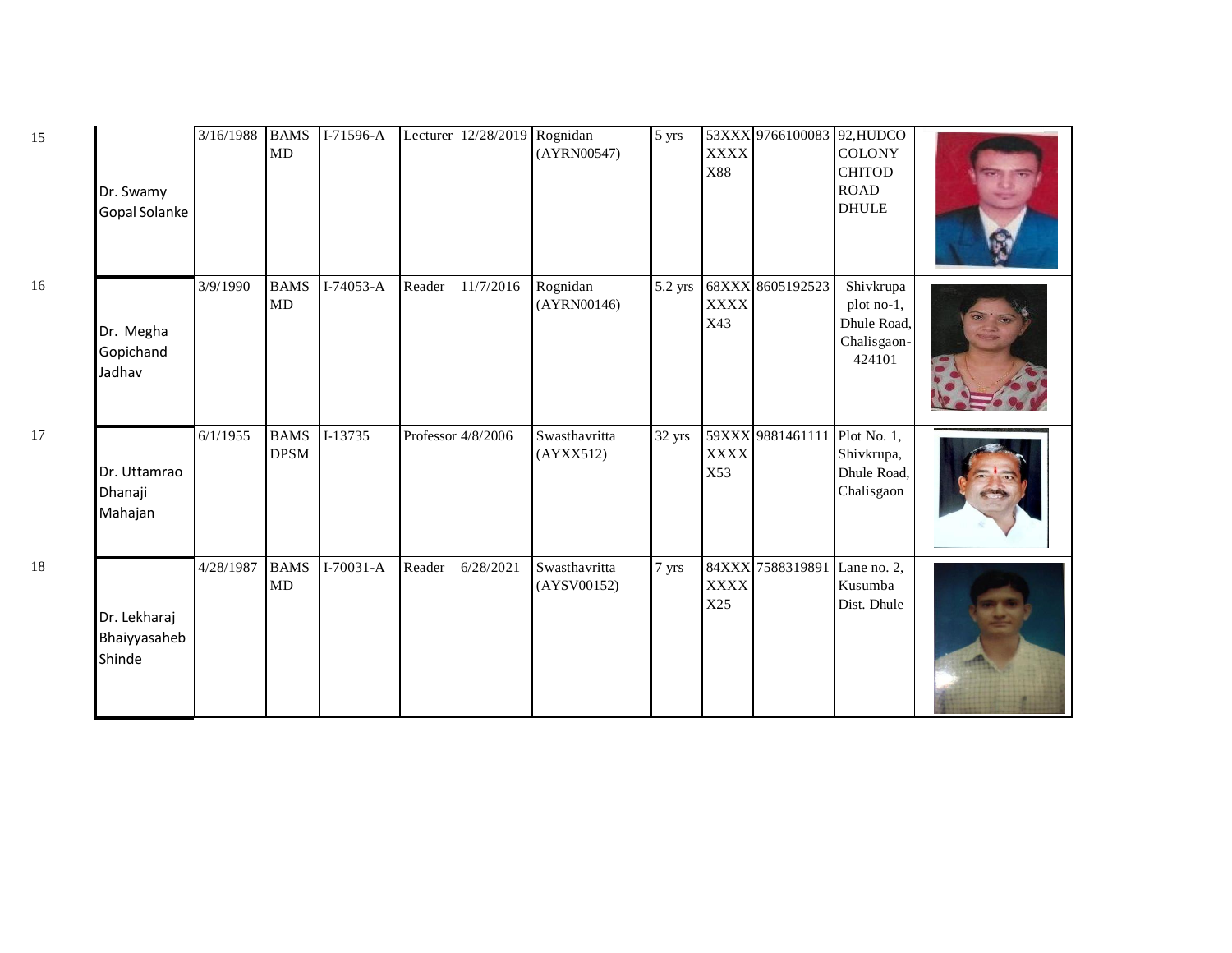| Dr. Anjali<br>Nandkishor<br>Pawar           | $\frac{1}{177}$ 1992 | <b>BAMS</b><br>MD | $I-79160-A$                    | Lecturer 5/6/2021  | Swastvritta<br>(AYSV00717) |                  | <b>XXXX</b><br>X77 | 8 month 31XXX 8087883915 | Gurukrupa<br>16 Sainath<br>Society Near<br>Durgadevi<br>Mandir,<br>Shastrinagar<br>Bhadgaon<br>Road<br>Chalisgaon,<br>Chalisgaon-<br>424101 | 19.18.01.201 |
|---------------------------------------------|----------------------|-------------------|--------------------------------|--------------------|----------------------------|------------------|--------------------|--------------------------|---------------------------------------------------------------------------------------------------------------------------------------------|--------------|
| Dr. Pallavi<br>Lokesh Fule                  | 5/8/1979             | <b>BAMS</b><br>MD | I-41138-A-1 Professor 1/5/2018 |                    | Agadtantra<br>(AYKC00965)  | $15$ yrs         | <b>XXXX</b><br>X36 | 86XXX 9029540384 Staff   | Quarter,<br><b>KDMG</b><br>College<br>Campus<br>Chalisgaon                                                                                  |              |
| Dr. Harshal<br>Chandrakant<br><b>Bhirud</b> | 31/6/85              | <b>BAMS</b><br>MD | $I-59265-A$                    | Lecturer 1/1/2014  | Agadtantra<br>(AYRB00336)  | 8 yrs            | <b>XXXX</b><br>X31 | 63XXX 9975773454 Staff   | Quarter,<br><b>KDMG</b><br>College<br>Campus<br>Chalisgaon                                                                                  | $\sigma$     |
| Dr. Pravin<br><b>Ashok Mali</b>             | 6/1/1979             | <b>BAMS</b><br>MD | I41712A                        | Professor 4/1/2020 | Kaychikitsa<br>(AYKC01859) | $15 \text{ yrs}$ | <b>XXXX</b><br>X51 | 79XXX 9922904168 MIDC    | Colony,<br>Pachora Dist-<br>Jalgaon                                                                                                         |              |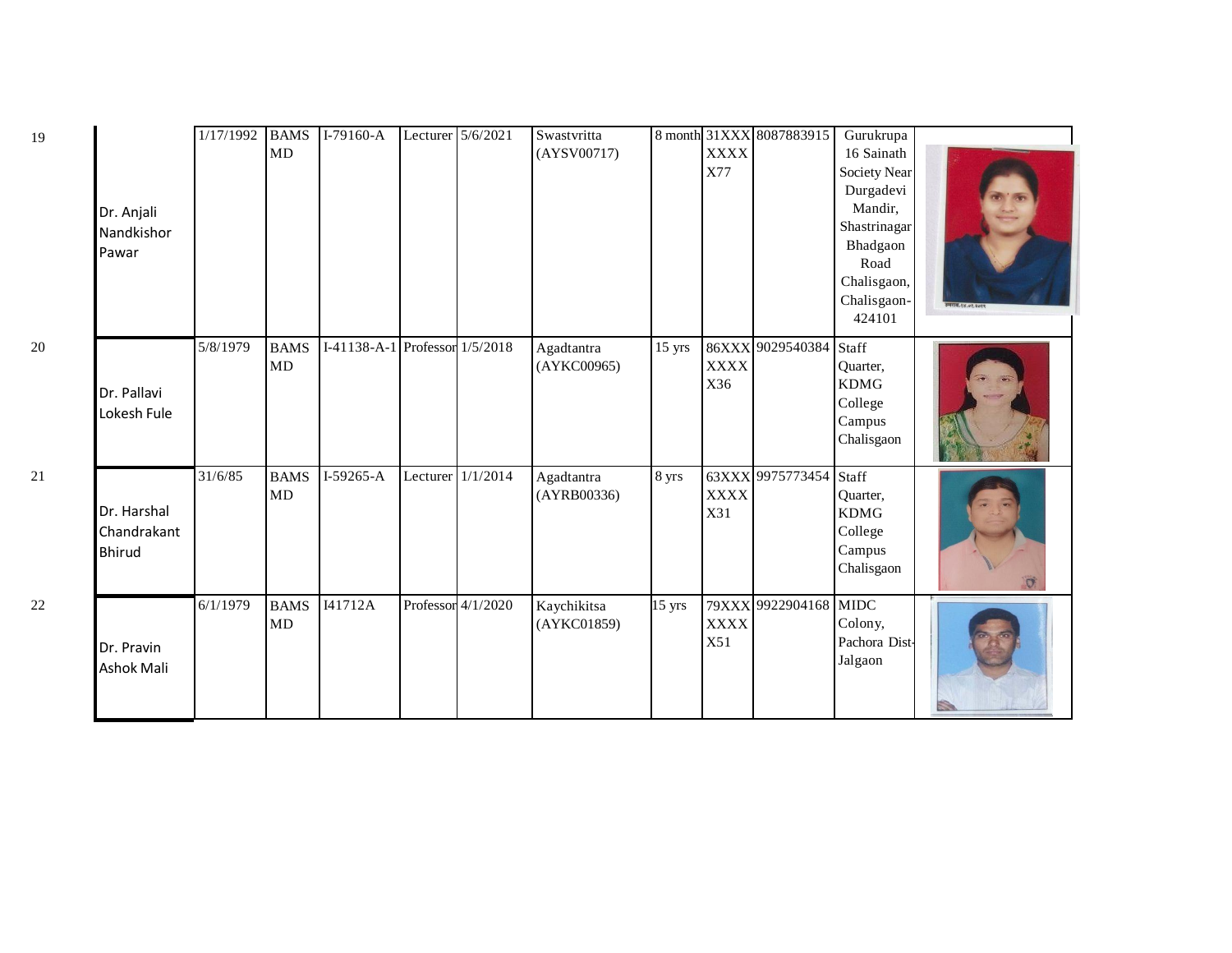| 23 | Dr. Sainath<br>Dilip Patil                   | 7/21/1987 BAMS  | MD                | I68782A1           | Reader   | 6/4/2020   | Kaychikitsa<br>(AYKC00584)  | 7 yrs     | <b>XXXX</b><br>X72          |                           | 67XXX 9021971207 Staff Quarter,<br><b>KDMG</b><br>College<br>Campus<br>Chalisgaon                          |  |
|----|----------------------------------------------|-----------------|-------------------|--------------------|----------|------------|-----------------------------|-----------|-----------------------------|---------------------------|------------------------------------------------------------------------------------------------------------|--|
| 24 | Dr. Tambhale $ 07-02-$<br>Swapnaja<br>Laxman | 1992            | <b>BAMS</b><br>MD | I-81471-A Lecturer |          | 30-11-2021 | Kaychikitsa<br>(AYKC03341)  |           | <b>XXXX</b><br>X05          | 0.05 yrs 63XXX 8975339846 | Plot no. 6A,<br>Balaji nagar,<br>opp. Mahendra<br>Hotel, Surat<br>Bypass Sakhari<br>Road Dhule-<br>424001- |  |
| 25 | Dr. Pallavi<br><b>Bhaskar</b><br>Kanase      | 1/28/1991       | <b>BAMS</b><br>MD | $I-79607-A$        | Lecturer | 6/5/2021   | Kaychikitsa<br>(AYKC00278)  | $2.2$ yrs | 97XXX<br><b>XXXX</b><br>X97 | 9404009661                | Staff Quarter,<br><b>KDMG</b><br>College<br>Campus<br>Chalisgaon                                           |  |
| 26 | Dr.<br>Manishkumar<br>Arunkumar<br>Kale      | 1/5/1989        | <b>BAMS</b><br>MD | $I-73024-A$        | Lecturer | 1/1/2018   | Panchakarma<br>(AYKCO2211)  | 4.5 yrs   | <b>XXXX</b><br>X20          | 53XXX 9890664122          | Staff Quarter,<br><b>KDMG</b><br>College<br>Campus<br>Chalisgaon                                           |  |
| 27 | Dr. Vijaya<br>Dadarao<br>Wagh                | 10/17/1991 BAMS | MD                | $I-80661-A$        | Lecturer | 3/4/2020   | Panchakarma<br>(AYPK00877)  | $2.5$ yrs | <b>XXXX</b><br>X66          |                           | 44XXX 8788244824 Staff Quarter,<br><b>KDMG</b><br>College<br>Campus<br>Chalisgaon                          |  |
|    | Dr.Kunal<br><b>Pravin Patil</b>              | 4/14/1986       | <b>BAMS</b><br>MS | $I-60222-A$        | Reader   | 1/1/2018   | Shalyatantra<br>(AYST01588) |           | <b>XXXX</b><br>X35          | 8.5 yrs 50XXX 9405730789  | 39, Vivekanand<br>Nagar,<br>Bhadgaon<br>Road, Pachora                                                      |  |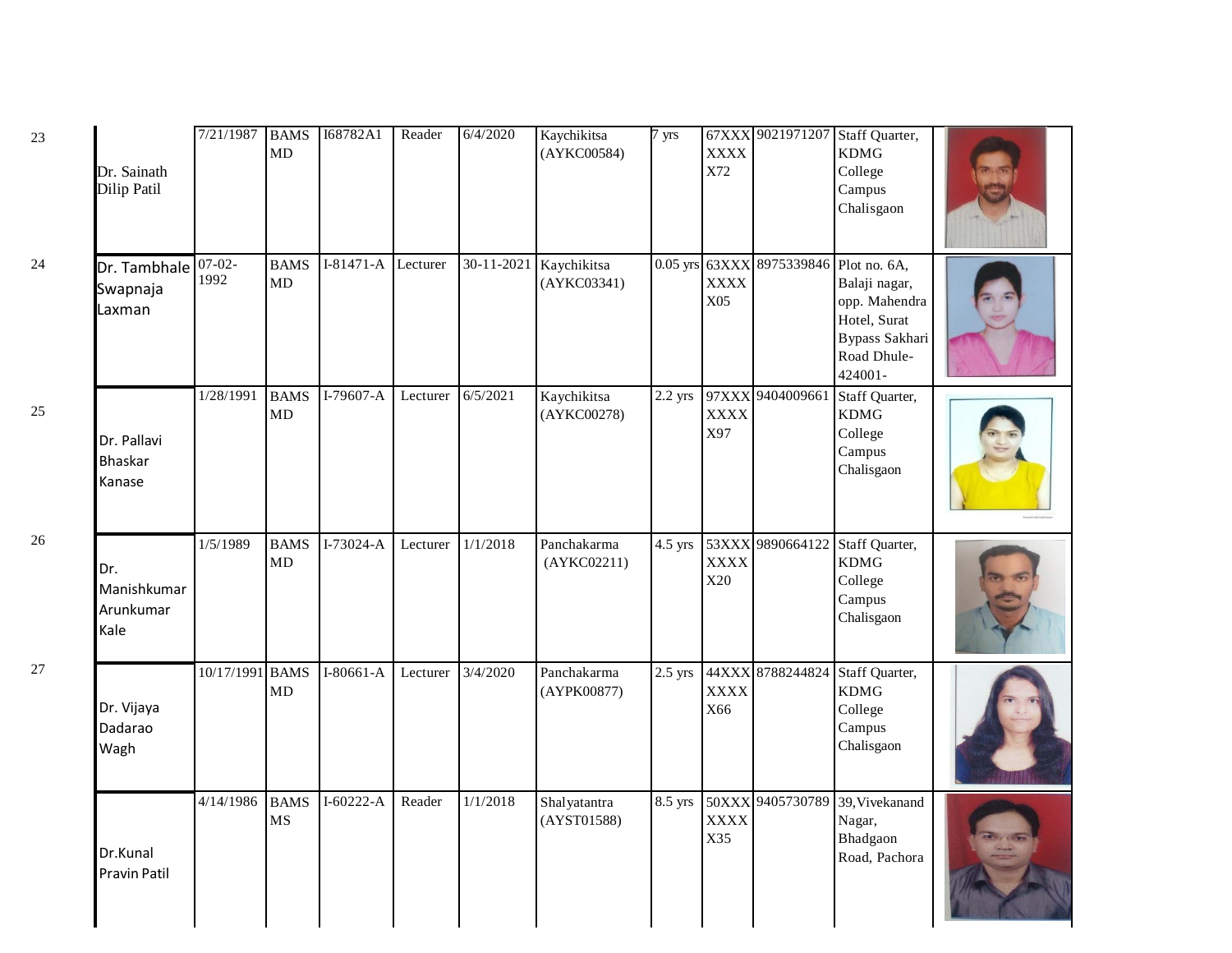| 28     | Dr. Dinesh<br>Ashok Mali                | 4/29/1981         | <b>BAMS</b><br><b>MS</b> | $I-46934-A$  |          |                    | Lecturer 1/10/2018 Shalyatantra<br>(AYST01370) | 4 yrs     | <b>XXXX</b><br>X95          | 76XXX 9960473904 | Mali Galli,<br>Pachora Dist-<br>Jalgaon                                           |  |
|--------|-----------------------------------------|-------------------|--------------------------|--------------|----------|--------------------|------------------------------------------------|-----------|-----------------------------|------------------|-----------------------------------------------------------------------------------|--|
| 29     | Dr. Kishor<br>Santhosh Patil            | 9/1/1980          | <b>BAMS</b><br><b>MS</b> | I-49367-A    | Reader   | 6/12/2021          | Prasuti & Strirog<br>(AYPS01064)               | 9 yrs     | <b>XXXX</b><br>X22          | 81XXX 8308582744 | s/o-Santosh<br>Patil,<br>Bambrud<br>$BK, t-$<br>Bhadgaon,<br>D-jalgaon-<br>424101 |  |
| $30\,$ | Dr.<br>Sachinkumar<br>Kantiram<br>Sanap | 6/15/1985         | <b>BAMS</b><br><b>MS</b> | I-63548-A    | Lecturer |                    | 11/7/2016 Prasuti & Strirog<br>(AYPS00803)     | 5.2 yrs   | 52XXX<br><b>XXXX</b><br>X46 | 8087260388       | Staff Quarter,<br><b>KDMG</b><br>College<br>Campus<br>Chalisgaon                  |  |
| 31     | Dr.Thorwat<br>Pratihba<br>Ramrao        | $24 - 12$<br>1988 | <b>BAMS</b><br><b>MS</b> | $I-75631-A1$ | Lecturer | $13-04-$<br>2022   | Prasuti & Strirog<br>(In process)              | $0.1$ Yrs | <b>XXXX</b><br>X73          |                  | 59XXX 8007999635 Pavan Nagar<br>Soyegaon, T-<br>Malegaon,<br>D- Nashik-<br>423203 |  |
| 32     | Dr. Kamlesh<br>Shivajirao Patil         | 9/15/1987         | <b>BAMS</b><br>MD        | $I-67782-A$  | Reader   | 6/9/2021           | Balrog<br>(AYKB00504)                          | $6.5$ yrs | <b>XXXX</b><br>X76          | 49XXX 9823977999 | At post-<br>Bohara, T-<br>Amalner,<br>Dist-<br>jalgaoan-<br>425401                |  |
|        | Dr. Amol<br>Kailas Patil                | 8/29/1988         | <b>BAMS</b><br>MD        | $I-72100-A$  |          | Lecturer 11/7/2016 | Balrog<br>(AYKB00506)                          | 4.6 yrs   | <b>XXXX</b><br>X75          |                  | 82XXX 9421158788 Staff Quarter,<br><b>KDMG</b><br>College<br>Campus<br>Chalisgaon |  |